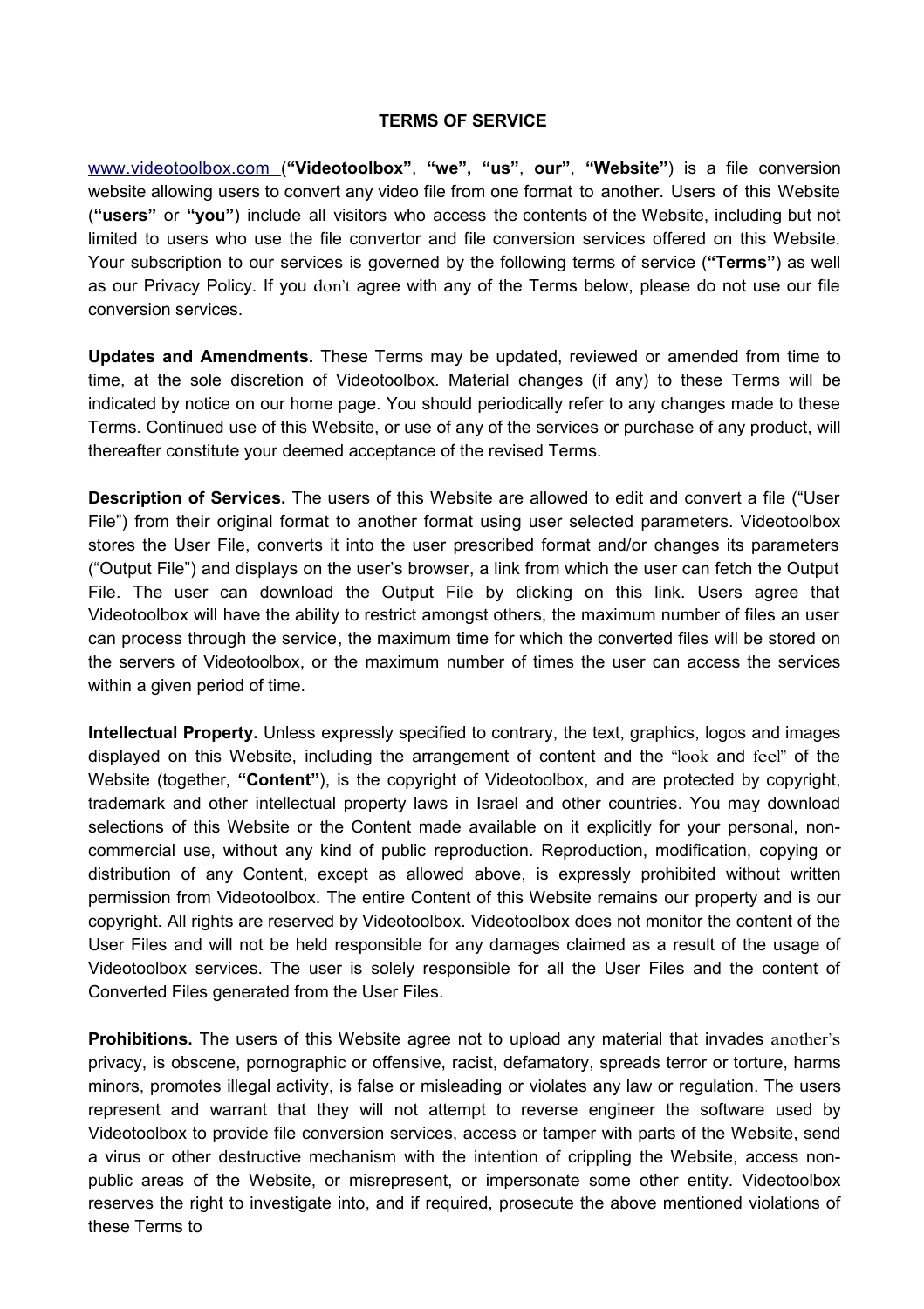the fullest extent of law. Users indulging in the above activities may be removed and permanently banned from using Videotoolbox services.

**Data Protection and Security.** While we try to ensure that our services are error free, you agree that any material downloaded or otherwise accessed through this website is at your own risk. Videotoolbox will not be responsible for any damage to computer systems, failure to convert an User File, failure to store an User File or a Converted File, corruption of data, or any loss in data arising from accessing the services provided on this Website. In the absence of negligence on our side, Videotoolbox cannot be held liable for any unauthorised access to protected information by third parties.

**No assurance of uninterrupted service.** We do not warrant that your subscription to the service will be uninterrupted or error-free, that defects will be corrected, or the modes of service would be free of computer viruses or other harmful components. We shall not be liable at any time for any failure of performance, error, omission, interruption, deletion, defect, delay in operation or transmission, computer virus, communications line failure, theft or any type of loss or damage that may arise to you or any other person from the subscription of our service. You assume total responsibility and risk for your use of the service.

**Third Party Sites.** Our Website may contain links to other third party sites. As third party sites are beyond our control, we do not accept any responsibility in connection with such third party websites which may be accessible or linked through our Website. By linking a third party webpage, we do not endorse any of the contents of these third party websites, nor do we accept any liability for anything encountered therein. Users are advised to access such third party sites linked through our Website, with caution and at their own risk.

**Customer Duties** The Customer shall attend the effective laws of the Israel as well as the present conditions when using the services provided by the Provider. He particularly shall:

A) not use the services of the Provider to view or spread neither immoral or illegal statements nor pornographic and right-wing or violent contents;

B) attend to the effective law of the Israel, particularly the regulations regarding data and youth protection as well as criminal ordinances;

c) not violate rights of third parties, particularly copyright and ancillary copyright, trademark, patent and other prоperty and personal rights. Particularly with regard to the use of copyrighted works, the Customer is responsible for obtaining the relevant rights concerning that use. In particular, he should obtain the necessary rights from the GEMA (German Society for Musical Performing Rights and Mechanical Reproduction Rights) or other right collecting societies as trustees for the administration of these rights.

1. As far as memory or storage capacity an is provided to the Customer, he is not allowed to store any illegal, or infringing comments against the law or official regulations or against the rights of third parties. Following contents may neither be written nor offered:

a) Offers, which application, supply or distribution infringes industrial property rights (such as trademark, patents, utility models and design rights), copyright and ancillary copyright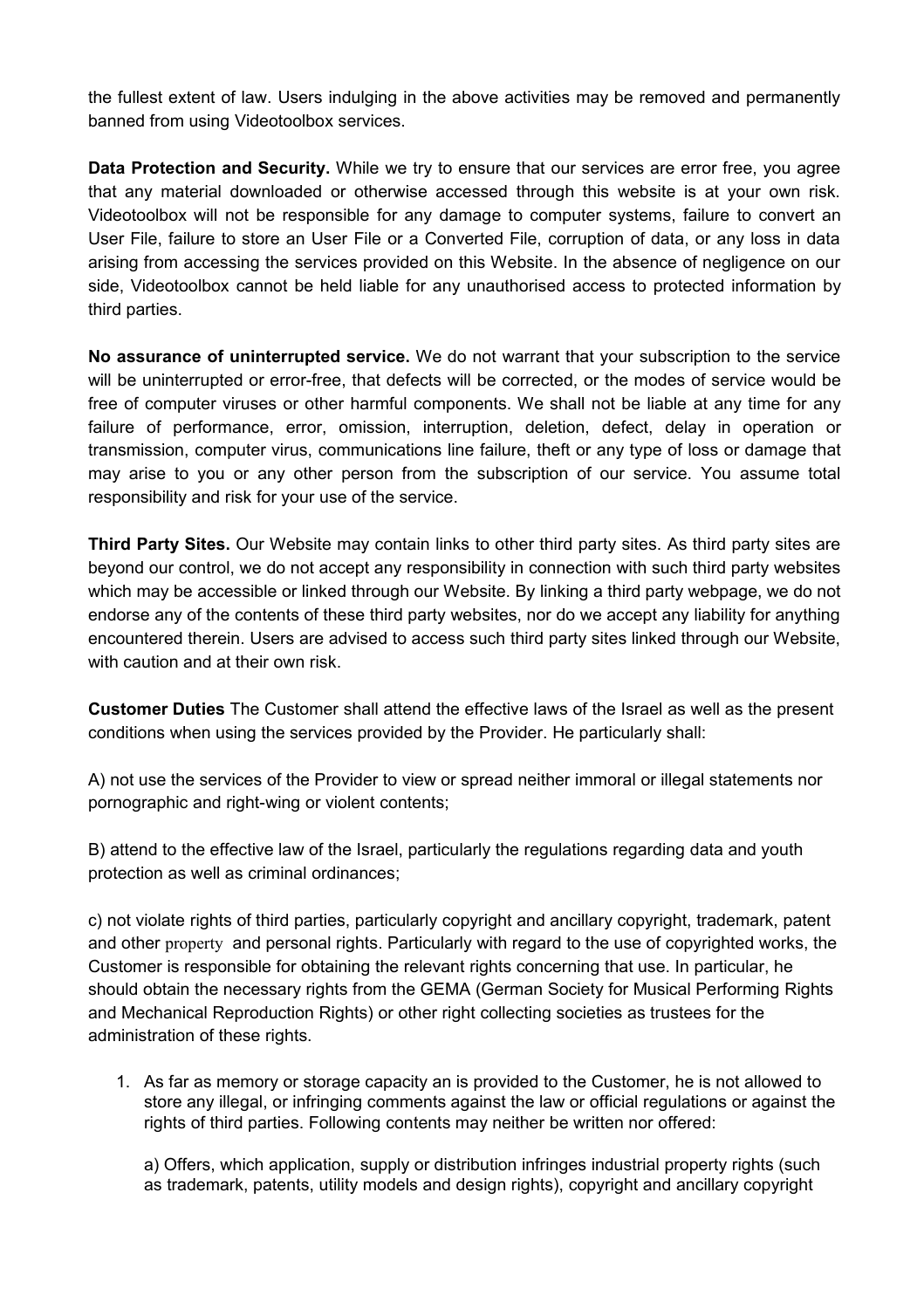and other rights (such as right to the own image, name and personal rights); the offer of plagiarism is not permitted;

b) pornographic and harmful offers;

c) propaganda articles and products from any unconstitutional organization:

d) weapons as defined on the Weapon Act, particularly firearms, cutting and stabbing weapons of any kind as well as ammunition of any sort;

e) protected live animals, products and preparations of protected animals as well as protected plants and their preparations;

f) bonds – especially shares – credits, loans and financial aim; money market and financial instruments, excluded from historical bonds that are not in circulation anymore;

g) debt obligations and court titles as well as other claims arising from collection legal transactions;

h) vouchers, which are available free of charge for everyone;

i) goods whose possession is lawful, but their use in the country of delivery is prohibited;

j) human organs;

k) goods for a lower price as the statutory fixed price, insofar as the fixed price is not charged and there is no exemption;

l) land and land rights.

(2) The Customer is the sole responsible for the contents and for the accuracy of the transferred data.

(3) The Customer is not allowed to share his download link or any other way to access it's stored files

**Infringing content policy** Every user of the website has the possibility to report any violation of its intellectual property rights caused by any content on videotoolbox.com.

(1) For this purpose, the Provider requires detailed information. This information should content the following:

a) A statement that contents at videotoolbox.com infringe intellectual property rights of the user or of third parties who authorized the user to act on their behalf;

b) An identification of the copyright claimed to have been infringed, indicating a link to the relevant content;

c) Full name, address, telephone number and email address of the user;

d) A statement, that the user is either the copyright owner or a person authorized to act on their behalf;